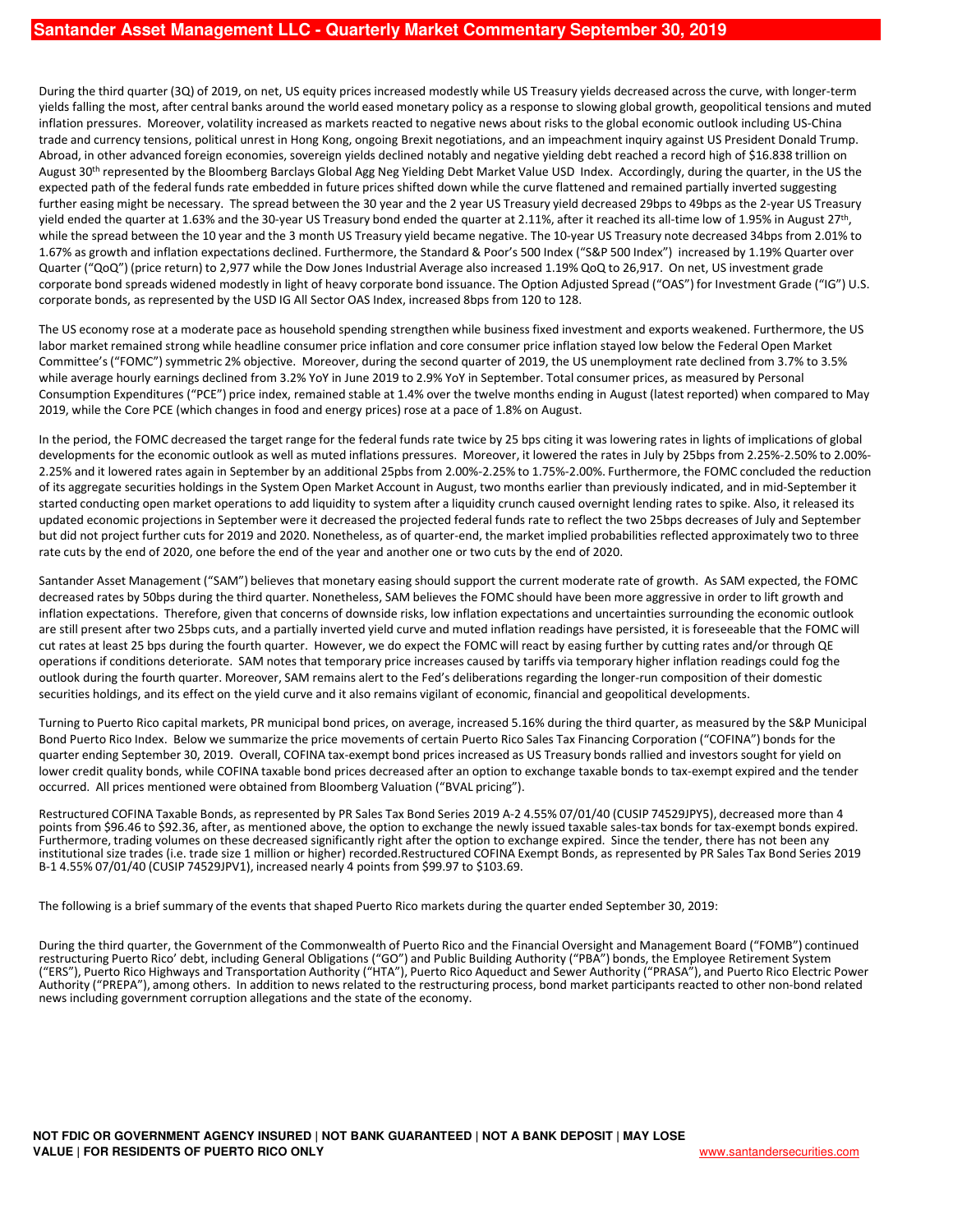To begin the quarter, on the first day of July, the FOMB announced that the panel had unanimously decided to certify its own version of Central Government Budget and General Fund budget for the fiscal year 2020. This decision was made after the Commonwealth allegedly failed to submit a budget that satisfied the FOMB's conditions as required by Section 202(c)(2) of Puerto Rico Oversight, Management, and Economic Stability Act ("PROMESA"). The \$9.1 billion certified General Fund budget, as adopted by the FOMB, represents approximately \$600 million less than the budget approved by former Governor Ricardo Roselló and includes, among other things, an allocation of \$2.6 billion (about 30% of the budget) to employee pension payments, a 30% cut in professional services expenses, and a 13% reduction in the Legislature's spending. A day later, on July 2, the U.S. Court of Appeals for the First Circuit ordered to the FOMB's board members to continue to operate until the US Supreme Court rules on the case related to the FOMB's Appointment Clause.

Furthermore, in July, the FBI arrested on charges of directing federal funding to politically connected contractors two former senior officials who served in the Roselló's administration. After several weeks of public manifestations, Roselló resigned to his position as the Governor of Puerto Rico along with several other high-ranked cabinet members in view of the discontent of various sectors of the island due to recent FBI arrests and the public release of a chat that contained derogatory comments. Pedro Pierluisi was named Secretary of State and thereof Roselló's successor. Subsequently, the PR Supreme Court overturned Pierluisi and Justice Secretary Wanda Vázquez took the post after weeks of turmoil. Moreover, after the "alleged corruption, fiscal irregularities and mismanagement of the Puerto Rico government" the U.S. Department of Housing and Urban Development (HUD) opted to appoint a federal monitor to oversee the disbursement and use of nearly \$20 billion. This decision adds an extra layer of scrutiny to the already bureaucratic process, and will most likely cause delays in the federal aid distributions to the reconstruction projects.

Thereafter, on August 1, COFINA completed the bond exchange of the investors who tendered their federally taxable COFINA bonds for tax-exempt bonds. Moreover, COFINA had extended an exchange offer to eligible bondholders offering them the opportunity to exchange their taxable bonds for tax-exempt bonds with yields no more than 0.25 percentage points lower than the current (restructured) bonds. Later, on August 9, the Puerto Rico Fiscal Agency and Financial Advisory Authority ("AAFAF") announced that the PR Government had reached a consensual agreement with the Federal Government on behalf of PRASA to restructure approximately \$1 billion loans with several federal agencies, including EPA and USDA, under different government programs. The deal, among other things, would reduce PRASA's debt service by \$380 million over the next ten years as well as renew access to potential sources of funds under federal programs for infrastructure projects.

Then, in September, during his visit to the island, Raúl Grijalva, chairman of the U.S. House Committee on Natural Resources announced he will propose new changes to the PROMESA law, including a creation of a reconstruction coordinator to oversee the island's recovery; a public audit of the island's debt; and federal funding for the oversight board. Meanwhile, a few days later, the FOMB submitted to the Court the latest debt-adjustment proposal for the GO debt and PBA bonds; and for the pension system liabilities. The proposed reductions in the GO debt vary depending on the issue date of the securities, going from 64% recovery value for pre-2012 GO securities to as little as 35% for those 2014 GO bondholders who decide to settle their claim rather than litigate in court. The proposal also includes a provision for a "Litigation Trust", GO and PBA bondholders who are subject to the Recovery Litigation and who choose to litigate, and lose, may be subject to a demand that they return prior payments of principal and interest to their respective bond issuers, but holders of GO and PBA bonds who opt to settle their claims would be immune to any collateral effects of the Recovery Litigation on their claims and distributions. Moreover, the plan also includes alterations to the monthly pension payments for those retirees who earn over \$1,200 a month. The applicable haircut would be the smaller "of (a) the lesser of 8.5% of the Total Monthly Benefit or the reduction of the Total Monthly Benefit to \$1,200 per month, or (b) 25% of the difference of the Total Monthly Benefit plus the Monthly Medical Insurance benefit, if any, minus either (i) \$1,000 for those Participants without Social Security benefits or (ii) \$600 per month for those Participants with Social Security benefits."

On a positive note, the Commonwealth coffers- and the economy- appears to be in a better position than previous years. According to the Secretary of the Treasury Department of PR, Francisco Parés, Puerto Rico's General Fund collected a total of \$11,376 million during the fiscal year 2018-2019, experiencing a new record in tax collections. The reported net revenue exceeded the previous fiscal year tax collections by \$2,063 million, an increase of 22% YoY. In addition, the Sales and Use Tax ("SUT") collections for the fiscal year was \$2,299 million, \$653 million more than the previous fiscal year. Furthermore, in a measure that seeks to pressure businesses to comply with the SUT payments to Treasury Department, the Treasury Secretary announced that the Agency is in the process of reducing the SUT from 11.5% to 7% on certain goods such as the sale of prepared foods to eligible and certified merchants. Eligible merchants must apply and obtain a certification to charge the reduced rate of 7% IVU, beginning on the 1st of October. Likewise, the local banking sector continues to show healthy results. The five commercial banks reported a combined net income of \$505.32 million in the second quarter, which is \$9.8 million (+2.0%) more than the second quarter of 2018. The increase in earnings was mostly attributed to higher net interest income (grew 16.3% YoY) and lower provisions for loan losses (declined 35% YoY).

Similarly, the bank delinquency rates reached the lowest level since 2008, decreasing to 5.94% in the second quarter. However, despite the positive news from the economy, on September, local newspapers reported that the U.S. Treasury has asked Puerto Rico to develop a plan to end the federal tax credit the companies have received on Act 154 payments. Changes to the Act 154 tax revenue could materially impact the economic recovery and delay the debt-restructuring negotiations between GO and PBA bondholders and the Commonwealth government. The Act 154 imposes a 4% levy on the revenues of the multinational manufacturers not based on the island. This revenue stream accounted for 18% of the budget, approximately \$2 billion, for the fiscal year ended in June 30, 2019.